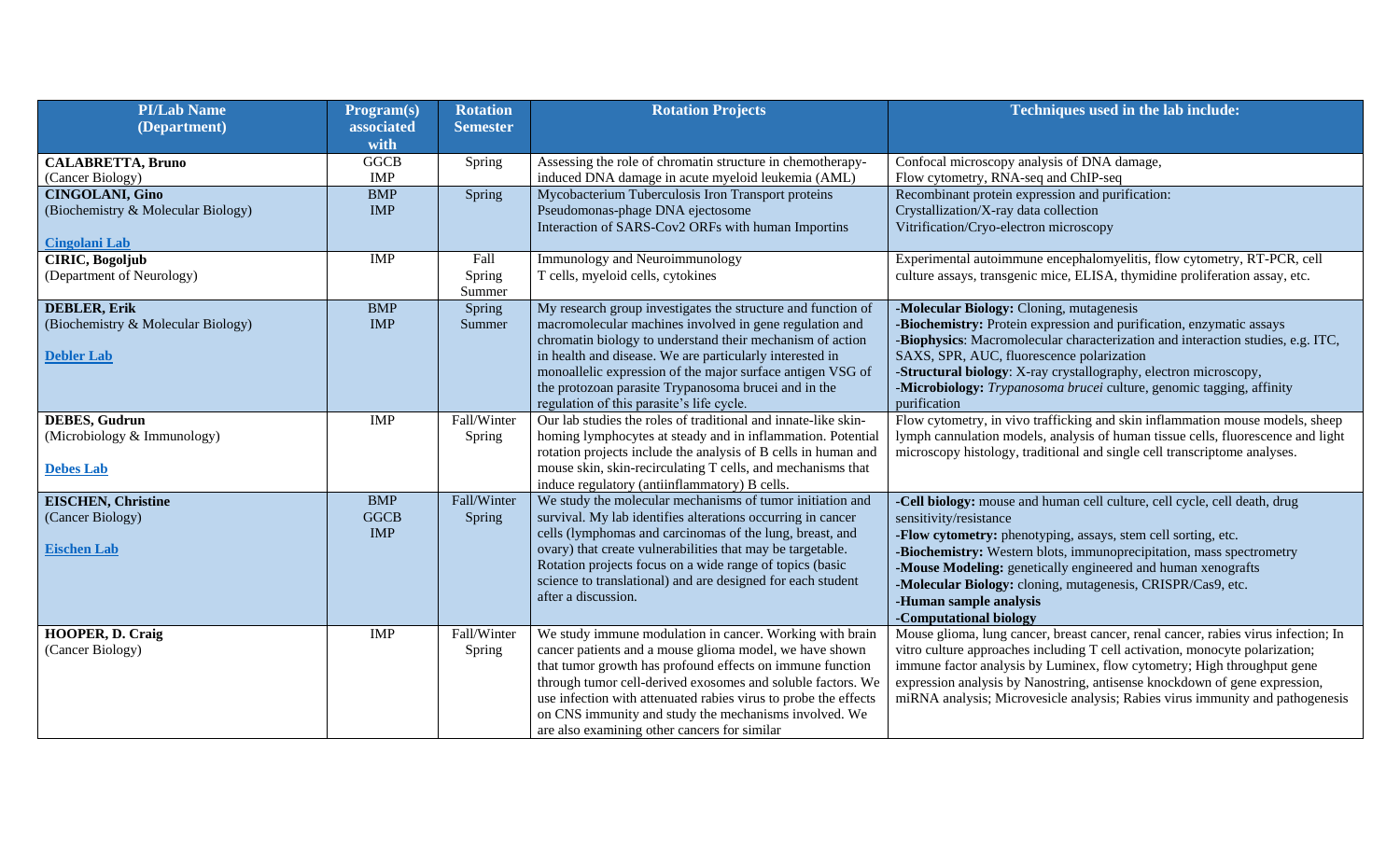|                                                                             |                                         |                                 | immunomodulatory mechanisms, and more specifically the                                                                                                                                                                                                                                                                                                                                                                                                                                                                                                                                                                                                       |                                                                                                                                                                                                                                                                                                                                                                                                                                                                   |
|-----------------------------------------------------------------------------|-----------------------------------------|---------------------------------|--------------------------------------------------------------------------------------------------------------------------------------------------------------------------------------------------------------------------------------------------------------------------------------------------------------------------------------------------------------------------------------------------------------------------------------------------------------------------------------------------------------------------------------------------------------------------------------------------------------------------------------------------------------|-------------------------------------------------------------------------------------------------------------------------------------------------------------------------------------------------------------------------------------------------------------------------------------------------------------------------------------------------------------------------------------------------------------------------------------------------------------------|
|                                                                             |                                         |                                 | contribution of M2 monocytes to tumor progression.                                                                                                                                                                                                                                                                                                                                                                                                                                                                                                                                                                                                           |                                                                                                                                                                                                                                                                                                                                                                                                                                                                   |
| IGYÁRTÓ, Botond<br>(Microbiology & Immunology)<br>Igyártó Lab               | <b>IMP</b>                              | Fall/Winter<br>Spring           | Our research is centered around understanding dendritic cell<br>(DC) biology and developing DCbased vaccines. Ongoing<br>projects: 1) Determine how different DCs subsets regulate<br>humoral immune responses. 2) Intracellular immune<br>monitoring by DCs. 3) Define the role of DCs in maintaining<br>tissue homeostasis. 4) Develop artificial antigen presenting<br>cell-based vaccines to treat cancer, autoimmune diseases and<br>to aid organ transplantation. 5) Determine the immune                                                                                                                                                              | Flow cytometry, histology, imaging (epifluorescence, confocal, timelapse, two-<br>photon), cell cultures, KO mouse models, skin infection models, antigen delivery<br>systems, adoptive cell transfers, techniques to assess antigen-specific T and B cell<br>responses, Isolation of primary immune cells from different organs, bone marrow<br>chimeras, ELISA, ELISpot, PCR, qPCR, RNA-seq, ATAC-seq, transfection,<br>immunoprecipitation, Western blot, etc. |
|                                                                             |                                         |                                 | mechanism of mRNA-LNP influenza vaccine.                                                                                                                                                                                                                                                                                                                                                                                                                                                                                                                                                                                                                     |                                                                                                                                                                                                                                                                                                                                                                                                                                                                   |
| <b>KIM, Sangwon</b><br>(Microbiology & Immunology)<br><b>Kim Lab</b>        | <b>IMP</b>                              | Fall/Winter<br>Spring           | We study how diet and metabolites affect immune responses<br>in the intestine in relation to inflammatory bowel disease<br>development. Particularly, we try to understand: 1) how<br>tryptophan metabolites induce T cell homing to the large<br>intestine (and the role of host or gut microbes in this process)<br>and what are the consequences of changes in tryptophan<br>content in diet, 2) how T cell homing is achieved.                                                                                                                                                                                                                           | Cloning and manipulation of DNA, Chromatin immunoprecipitation, retroviral<br>transduction, CRISPR mediated mutation of mouse genome. Primary T cell<br>culture, flow cytometry analysis, adoptive cell transfer, handling animal models of<br>inflammatory bowel diseases. Culturing anaerobic bacteria from intestine,<br>microbiota analysis by 16S sequencing and meta-genomic sequencing.                                                                    |
| <b>MARKOVIC-PLESE, Silva</b>                                                | <b>IMP</b>                              | Fall                            | The role of IL11 in the inflammatory response in multiple                                                                                                                                                                                                                                                                                                                                                                                                                                                                                                                                                                                                    | Flow cytometry, RNAseq, western blotting, siRNA experiments, RTPCR, ELISA                                                                                                                                                                                                                                                                                                                                                                                         |
| (Neurology)                                                                 | <b>NS</b>                               | Spring                          | sclerosis                                                                                                                                                                                                                                                                                                                                                                                                                                                                                                                                                                                                                                                    |                                                                                                                                                                                                                                                                                                                                                                                                                                                                   |
| NIBAKHT, Neda<br>(Dermatology & Cutaneous Biology)                          | <b>IMP</b>                              | Summer<br>Fall/Winter<br>Spring | We study the effect of skin microenvironment on<br>development and progression of skin cancer. Specifically, we<br>try to identify how dysregulation of anti-tumor immune<br>responses and extracellular matrix proteins promote<br>progression of cutaneous T-cell lymphoma. This work<br>includes studies with freshly isolated skin lymphoma<br>biopsies and blood samples from patients as well as<br>utilization of a novel mouse model developed in our lab.<br>Currently, we are investigating how signaling through<br>TollLike Receptor 4 (TLR-4) on tumor associated<br>macrophages influences tumor progression in cutaneous T-<br>cell lymphoma. | Cloning, PCR, Confocal imaging, flow cytometry, Cell isolations from skin,<br>tumor, and blood, drug resistance assays, cell adhesion assays, primary cell<br>culture, cell proliferation assays; Protein expression and purification,<br>immunoprecipitation; Generation of tumors in mice, establish tumor growth<br>curves and quantify tumor response to systemic treatments                                                                                  |
| <b>PAUMET, Fabienne</b><br>(Microbiology & Immunology)<br><b>Paumet Lab</b> | <b>BMP</b><br><b>CBRM</b><br><b>IMP</b> | Fall/Winter<br>Spring           | Host-Pathogen interaction. Our lab studies how Chlamydia<br>reprograms its host cell (at the molecular level) to sustain its<br>pathogenicity. Specifically, we seek to understand how<br>Chlamydia promotes its pathogenesis via 1) the<br>reorganization of the host cytoskeleton, 2) the induction of<br>membrane fusion using a unique bacterial fusion machinery,<br>3) co-opting lipid droplets, and 4) the generation of<br>membranous tubular structures during infection.                                                                                                                                                                           | Cloning and manipulation of DNA, PCR, Mutagenesis, Bioimaging (confocal/<br>superresolution); Transfection; Immunoprecipitation; CRISPR/Cas9; Protein<br>expression and purification; Liposome fusion assays; enzymatic assays; Protein<br>interaction; Chlamydia culture; Analysis of Chlamydia replication, conversion,<br>Chlamydia transformation transformation, etc                                                                                         |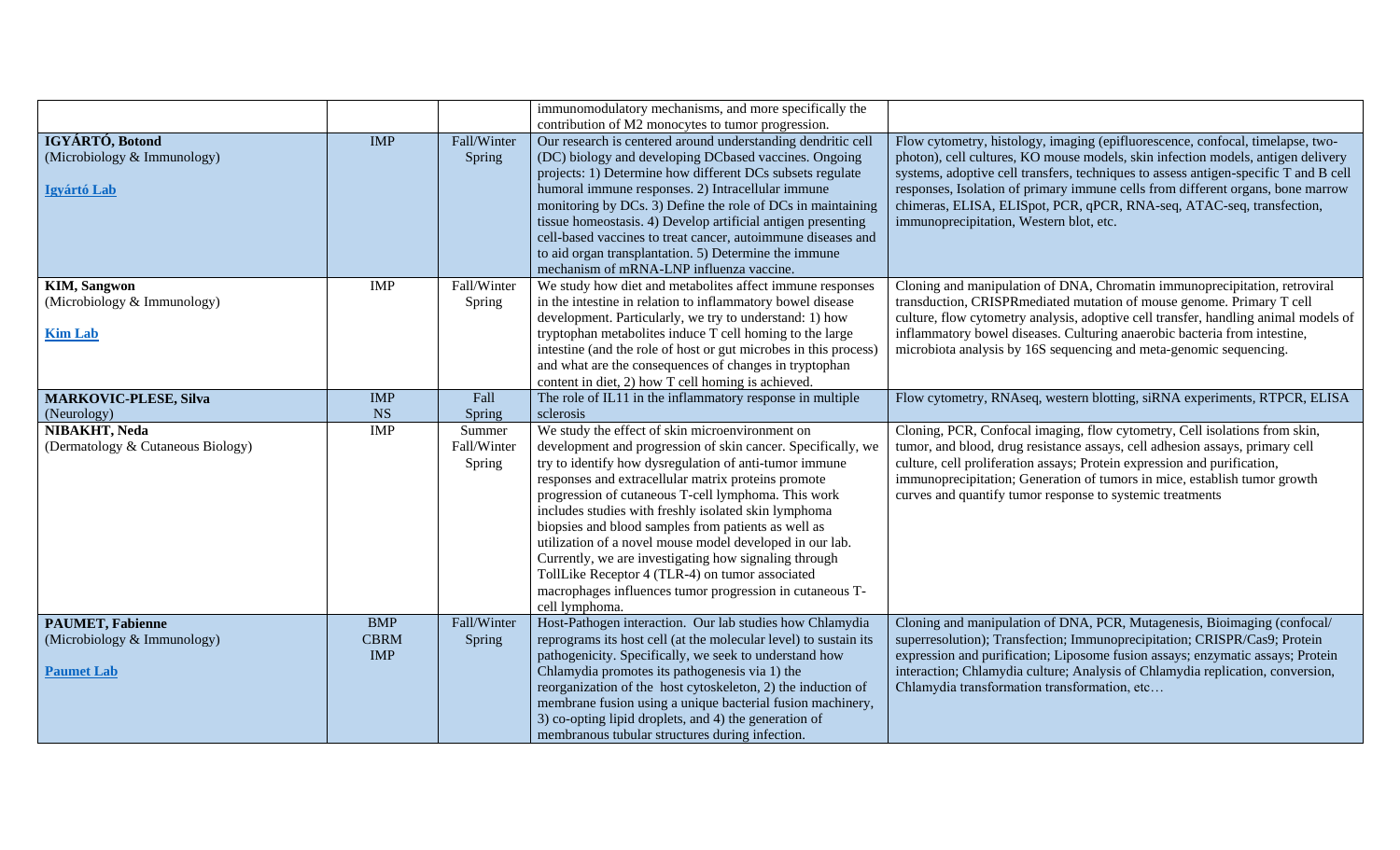| <b>RAMPAGE, Holly</b><br>(Microbiology & Immunology)                                                 | <b>IMP</b>                                                          | Fall/Winter<br>Spring<br>Summer                                             | We study virus-host interactions with a focus on positive<br>strand RNA viruses including flaviviruses (West Nile,<br>Dengue, Zika and Powassan virus and SARS-CoV-2. We<br>study the physical interactions that occur between virus and<br>host proteins that influence infection, including the strategies<br>by which viruses evade host innate immune factors. We also<br>study post-translational modifications (on viral and host<br>proteins and how these modifications affect infection.                                                                                     | Cloning, mutagenesis, tissue culture, qPCR, fluorescence microscopy, proteomics,<br>mass spectrometry, western blotting, immunoprecipitation, transfection and<br>protein expression in cell culture models, RNA-seq, viral infection assays, siRNA<br>knock-down of gene expression and CRISPR/Cas9, virus production                                                    |
|------------------------------------------------------------------------------------------------------|---------------------------------------------------------------------|-----------------------------------------------------------------------------|---------------------------------------------------------------------------------------------------------------------------------------------------------------------------------------------------------------------------------------------------------------------------------------------------------------------------------------------------------------------------------------------------------------------------------------------------------------------------------------------------------------------------------------------------------------------------------------|---------------------------------------------------------------------------------------------------------------------------------------------------------------------------------------------------------------------------------------------------------------------------------------------------------------------------------------------------------------------------|
| <b>RIGOUTSOS, Isidore</b><br>(Computational Medicine Center)<br><b>Computational Medicine Center</b> | <b>BMP</b><br><b>CBRM</b><br><b>GGCB</b><br><b>IMP</b><br><b>NS</b> | Fall/Winter<br>Spring<br>Summer                                             | Elucidation of the functional roles of tRNA-derived<br>$\left(1\right)$<br>fragments (tRFs), rRNA-derived fragments (rRFs), and<br>microRNA isoforms (isomiRs)<br>Development of a blood-based test for diagnosing lung<br>2)<br>cancer<br>Molecular Basis of health disparities in triple negative<br>3)<br>breast cancer<br>Molecular Basis of health disparities in lung cancer<br>4)<br>Exploration of isomiRs, tRFs and rRFs as novel<br>candidate therapeutics for cancers<br>Study of the roles of isomiRs, tRFs, and rRFs during<br>6)<br>megakaryocyte proplatelet formation | Computational techniques<br>1)<br>Molecular Biology techniques<br>2)<br>Cell culture techniques<br>3)<br>Biochemical techniques<br>4)                                                                                                                                                                                                                                     |
| <b>SIGAL, Luis A</b><br>(Microbiology & Immunology)<br><b>Sigal Lab</b>                              | <b>IMP</b>                                                          | Spring                                                                      | To be determined. Our lab works to understand mechanisms<br>of resistance to viral infection and of vaccine protection.<br>Rotating students are generally placed under the mentorship<br>of a senior postdoc.                                                                                                                                                                                                                                                                                                                                                                        | Virus infections, flow cytometry, ELISA, immunohistochemistry, bone marrow<br>chimeras, adoptive transfers                                                                                                                                                                                                                                                                |
| SNOOK, Adam<br>(Pharmacology & Experimental Therapeutics)<br><b>Snook Lab</b>                        | <b>GGCB</b><br><b>IMP</b>                                           | Summer<br>Fall/Winter<br>Spring                                             | The research mission of the laboratory is to discover new<br>aspects of cancer biology and immunology and to apply them<br>to human health by creating new therapies. Current<br>immunology projects focus on 1) discovering new<br>immunotherapy targets, 2) defining selftolerance<br>mechanisms restricting immunotherapy, and 3) bed-to-<br>benchside reverse translation from patients and clinical trial<br>subjects.                                                                                                                                                           | Cloning, recombinant virus & bacteria generation, immune cell engineering, Ex<br>vivo models (organoid, PDX, etc), imaging, transfection, CRISPR/Cas9, omics<br>(transcript, genome, epigenome), Transgenesis and breeding,<br>genetic/inducible/implanted tumor models, vaccinations, ELISpot/ Fluorospot,<br>cytokine and phenotype FACS, real-time cell killing, ELISA |
| <b>SNYDER, Chris</b><br>(Microbiology & Immunology)<br><b>Snyder Lab</b>                             | <b>IMP</b>                                                          | Summer, Fall<br>(with prior<br>agreement),<br>Late<br>Fall/Winter<br>Spring | Our lab studies how the immune response to<br>cytomegalovirus (CMV) and the pathogenesis caused by<br>CMV infection. Specifically, we have projects to investigate:<br>1) how CMV escapes mucosal tissues after primary infection,<br>2) whether vaccines can limit CMV dissemination through<br>the body, 3) how extracellular adenosine and pro-resolving<br>lipids alter viral control in mucosal tissues, and 4) how CMV<br>causes disease in neonatal eyes                                                                                                                       | Flow cytometry, transfers and depletions of lymphocytes to explore function in<br>vivo, in vitro and ex vivo assays of T cell and macrophage function, cell culture,<br>CMV growth and plaque assays, viral gene expression, production of recombinant<br>viruses, Histology of tissues, mass spectrometry                                                                |